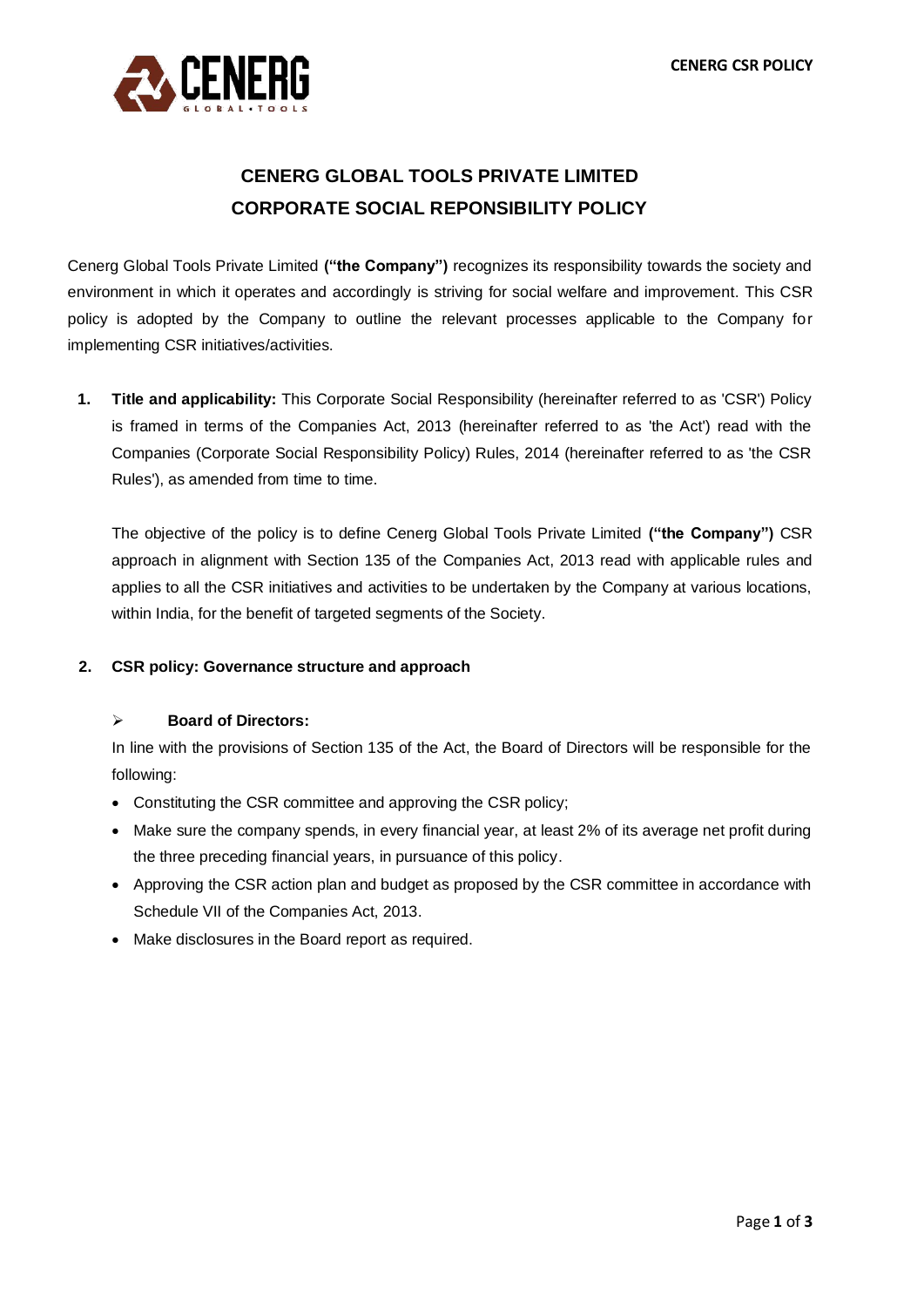

#### ➢ **CSR committee**

Cenerg CSR Committee consists of below directors:

| .SI no | <b>Name</b>             | <b>Designation</b>       |
|--------|-------------------------|--------------------------|
|        | SRINIVASA PRASAD DASARI | <b>Managing Director</b> |
| ່າ     | UMA RANI NUTAKKI        | Director                 |

3 RANGA RAO NUTAKKI Director

## **Roles and powers of the CSR committee:**

- Formulate CSR policy and seek approval from the Board of Directors of the company. Review the policy on a yearly basis, if required.
- Formulate and share the CSR action plan with budget for the year with the Board of Directors and seek approval. Implement the activities either through the Implementation Partner or directly through its own team.
- Spend the allocated amount on CSR activities once approved by the Board of Directors and create a transparent monitoring mechanism of CSR initiatives.
- Submit periodic reports to the Board for the activities undertaken.
- **3. Areas of CSR Activities:** Below are the some of the areas in which the Company would like to focus on:
	- Eradicating hunger, poverty and malnutrition, promoting health care including preventive health care and sanitation including contribution to the Swach Bharat Kosh set-up by the Central Government for the promotion of sanitation and making available safe drinking water.
	- Promoting education, including special education and employment enhancing vocation skills especially among children, women, elderly, and the differently abled and livelihood enhancement projects;
	- Promoting gender equality, empowering women, setting up homes and hostels for women and orphans; setting up old age homes, day care centres and such other facilities for senior citizens and measures for reducing inequalities faced by socially and economically backward groups;
	- Ensuring environmental sustainability, ecological balance, protection of flora and fauna, animal welfare, agroforestry, conservation of natural resources and maintaining quality of soil, air and water, including contribution to the Clean Ganga Fund set-up by the Central Government for rejuvenation of river Ganga;
	- Training to promote rural sports, nationally recognized sports, Paralympic sports and Olympic sports;
	- Contribution to the Prime Minister's National Relief Fund or any other fund set up by the Central Government for socio-economic development and relief and welfare of the Scheduled Castes, the Scheduled Tribes, and other backward classes, minorities and women or contribution to any other recognised fund as mentioned in Schedule VII of the Companies Act 2013;
	- Slum area development